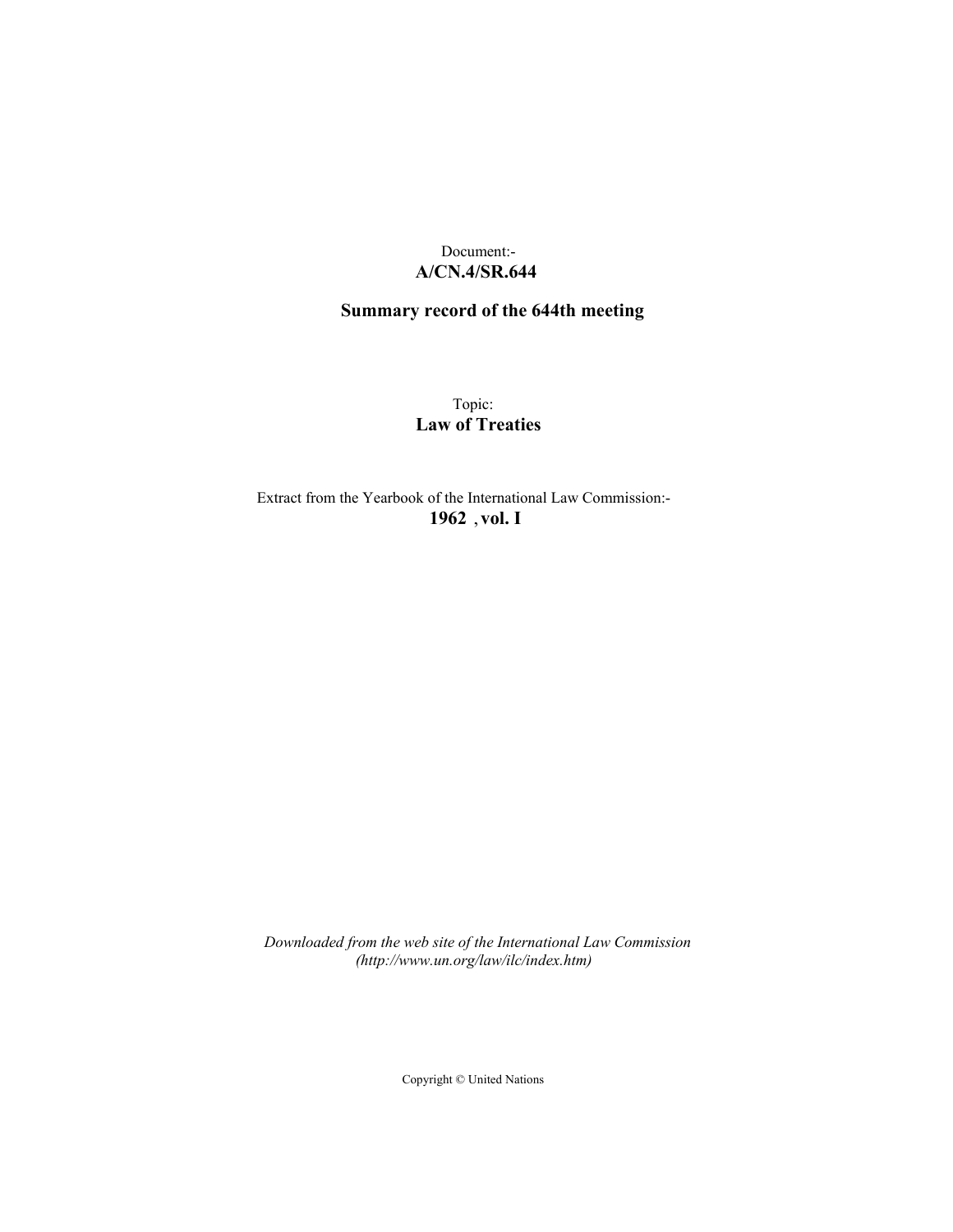concerning the signature or initialling of the treaty.

76. Mr. de LUNA suggested, as a drafting amendment, that the word " conditional" be substituted for the word " provisional" in sub-paragraph 2 *(a).*

77. Mr. GROS said that, although he was aware that sub-paragraph 3 *{a)* (i) was modelled on article 10, paragraph 2, of the 1959 draft, he felt bound to point out that it would not be easy to determine the intention referred to in the provision.

78. The remainder of the special rapporteur's text was acceptable and could be referred to the drafting committee.

79. Mr. BARTOS said that, in the past, the initialling of a treaty by a Head of State with the intention that it should be equivalent to a full signature would have been regarded as binding on the state, since a sovereign could not go back on his word. Under modern conditions, initialling might not always connote a final commitment.

80. Mr. PAREDES said that article 8 was of great importance, but should take into account those cases where, under constitutional law, the signature of a treaty needed parliamentary approval.

81. Mr. YASSEEN said he agreed with Mr. Bartos's observation concerning the effect of initialling in modern times.

82. The CHAIRMAN suggested that, in the absence of further comment, article 8 be referred to the drafting committee.

*It was so agreed.*

ARTICLE 9. LEGAL EFFECTS OF A FULL SIGNATURE

83. Sir Humphrey WALDOCK, Special Rapporteur, said that there was no comparable article in the 1959 draft and that the article had not been easy to formulate because it overlapped with other articles. He believed, however, that such an article was necessary.

84. Perhaps the Commission might find it convenient to consider the article paragraph by paragraph. The first question that would arise in connexion with paragraph 1 was whether, in fact, it was needed at all. He had inserted it for the sake of completeness.

85. Mr. BARTOS said that the article raised a problem of drafting, inasmuch as a state should be treated as one single entity and not as two different entities, one of which signed a treaty and then submitted it for ratification to the other.

86. He welcomed the "good faith" clause in subparagraph  $2(c)$ , in view of the recent growth of a practice, particularly in the case of customs agreements, whereby they entered into force at once pending definitive ratification. The Commission had not discussed that practice to any great extent when preparing the 1959 draft.

87. Sir Humphrey WALDOCK, Special Rapporteur, said that the practice mentioned by Mr. Bartoš was covered by article 20, paragraph 6, but that that provision might require amplification.

The meeting rose at 12.30 p.m.

### **644th MEETING**

*Wednesday, 16 May 1962, at 10 a.m. Chairman:* Mr. Radhabinod PAL

**Law of treaties (A/CN.4/144 and Add.l)** (item 1 of the agenda) *{continued)*

ARTICLE 9. LEGAL EFFECTS OF A FULL SIGNATURE *{continued)*

#### *Paragraph 1*

1. The CHAIRMAN, inviting the Commission to continue its consideration of article 9, suggested that it be discussed paragraph by paragraph; the substance of paragraph 1 had already been accepted with the approval of article 6, paragraph 2.

2. Mr. TABIBI said that the special rapporteur had prepared a useful article which, as he had himself admitted, had not been easy to draft satisfactorily. A signature, whether only for the purpose of authentication or whether constituting the signature of a treaty that did not require accession or ratification, clearly had some legal force and created certain obligations, for it was an act of the state, though in the exercise of its sovereign power the state was free to withdraw its signature. On that point he agreed with the opinion of Sir Hersch Lauterpacht and Sir Gerald Fitzmaurice, quoted in the special rapporteur's commentary, that the signatory state entered into some intangible obligation, a view supported by the draft convention on the law of treaties prepared by the Harvard Research. The Permanent Court of International Justice had also recognized in the Polish Upper Silesia Case<sup>1</sup> that a signatory state's misuse of its rights in the interval before ratification might amount to a breach of the treaty.

3. On a point of drafting he observed that the language of paragraph 1 was not altogether clear. It did not indicate what happened in cases where signature did not amount to an act of authentication and where the text was authenticated in some other way agreed on by the parties or by persons other than those representing the parties ; for example, the General Act for the Pacific Settlement of International Disputes of 1928 had been authenticated by the President of the League of Nations Assembly and the Secretary-General of the League.

4. Paragraph 1 was closely linked with paragraph 3 and so should be moved.

5. Mr. TSURUOKA suggested that the drafting committee should be asked to eliminate the overlap between article 6, paragraph 2, and article 9, paragraph 1.

6. Mr. CASTRÉN said it would suffice if article 6, paragraph 2, were simply referred to in article 9, paragraph 1.

<sup>1</sup> P.C.U., Series A, No. 7, 1926, p. 30.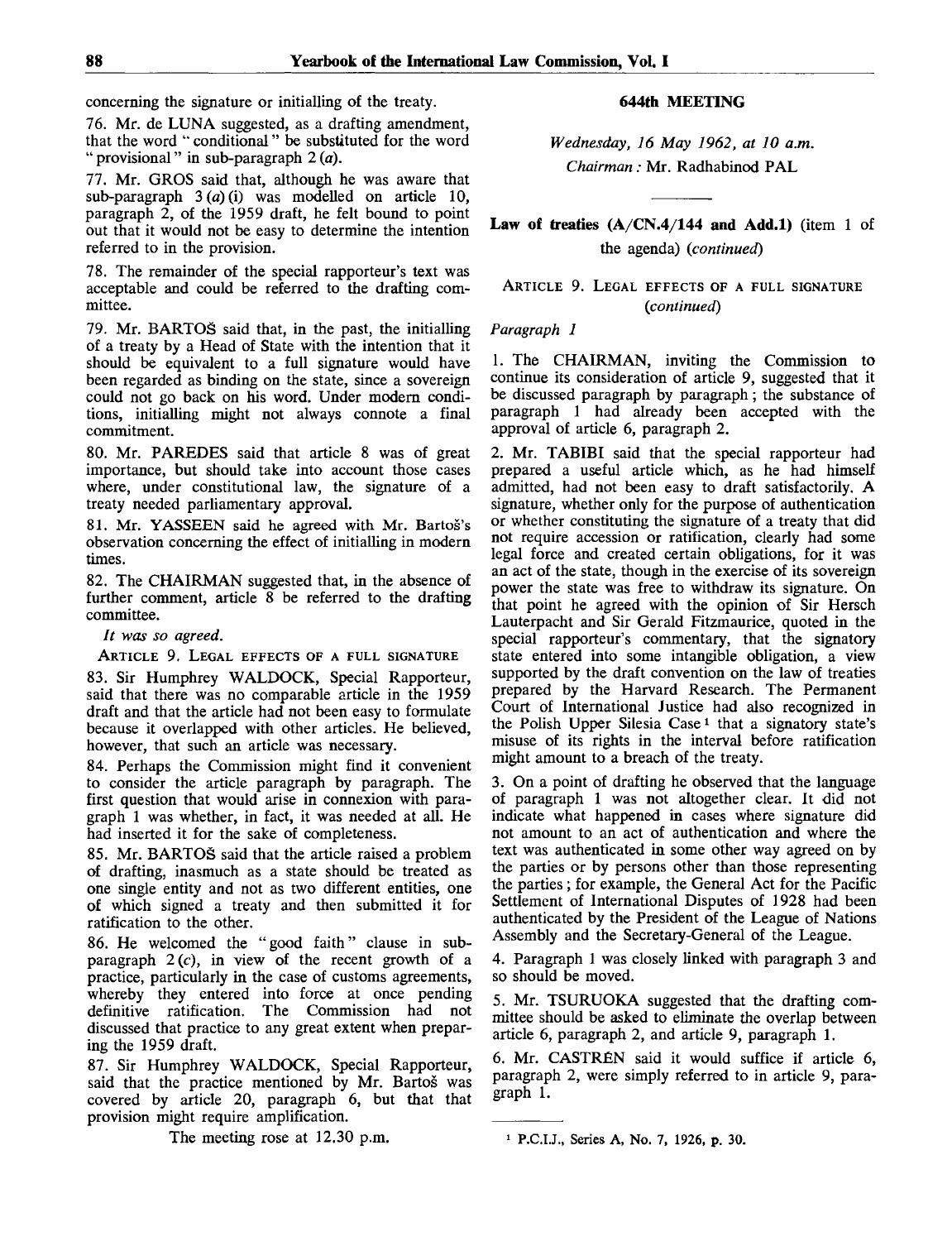7. Mr. AMADO said the drafting of paragraph 1 was unsatisfactory, particularly the phrase " automatically constitutes an act authenticating".

8. Mr. ELIAS said he was inclined to think that paragraph 1 could be dropped.

9. Mr. ROSENNE thought there was some value in retaining paragraph 1 but in a shorter form. It would be enough to state that, in addition to authenticating the text, full signature had the effects set forth in the succeeding paragraphs.

10. Sir Humphrey WALDOCK, Special Rapporteur, while agreeing that the wording of paragraph 1 could be improved, thought that for the sake of completeness it should be retained, if only in the form of a reference to article 6, paragraph 2.

11. The CHAIRMAN suggested that paragraph 1 be referred to the drafting committee.

*It was so agreed.*

*Paragraph 2*

12. Mr. CASTREN said that paragraph 2 was undoubtedly useful but there were certain gaps in it and some obscurities. One or two passages, such as subparagraph *(a),* the latter part of sub-paragraph *(b)* and sub-paragraphs *(d)* and *(e),* were too obvious to need stating.

13. He agreed with the special rapporteur that the obligation stated at the beginning of sub-paragraph  $(b)$ was vague, but it might serve a useful purpose to mention it.

14. The obligation dealt with in sub-paragraph (c) had been discussed earlier in connexion with article 5 and had given rise to a difference of opinions. It would seem necessary to define more exactly what was meant by "the other states concerned" and "a reasonable period ". The point to be stressed was not so much that a state was under an obligation to indicate what its intentions were about ratification, as that it should not act in a way that might impair the performance of the treaty at any time before ratifying or accepting it. It was interesting to note that the Permanent Court, in its judgement in the Polish Upper Silesia case, had not mentioned the matter of notification concerning the decision about ratification or acceptance during a reasonable period, but had referred to the misuse of rights. Of course, a state was under no obligation if it was not going to become a party to a treaty, but the decision not to become a party was not usually notified; consequently, whether a state had fulfilled its obligations usually had to be judged *ex post facto.*

15. He proposed that sub-paragraph (c) should be redrafted to read:

"The signatory state, provided that it ratifies or accepts the treaty, shall be under an obligation from the time of signature to refrain from any action calculated to frustrate the objects of the treaty or to impair its eventual performance."

16. Mr. YASSEEN said that most careful thought would have to be given to the question whether the notion of misuse of rights should be introduced into provisions of the kind under discussion.

17. A state should not sign lightly, for under international law signature had some significance, but he would not go so far as to say that it implied any obligation to ratify. He was troubled by the wording of the opening passage in sub-paragraph *(b),* because no obligation could derive from a treaty that had not yet entered into force.

18. The special rapporteur's proposal in sub-paragraph (c) seemed reasonable and practical.

19. Mr. JIMENEZ de ARECHAGA said that article 9 was acceptable as regards content, but was too long and too repetitious; the drafting committee should be requested to shorten and simplify it. Sub-paragraphs *(a)* and *(e)* might be deleted as self-evident and perhaps the latter part of sub-paragraph *(b)* could also be omitted.

20. Mr. VERDROSS said he could not agree to the proposition that a treaty subject to ratification imposed certain obligations. In so far as the obligations enumerated in sub-paragraphs *(a)* to (e) could be said to exist, they did not derive from the signature of a treaty but from general rules of international law. It should be enough to say in the introduction to paragraph 2 that signature subject to ratification did not make the state concerned a party.

21. Sub-paragraph (a) contained something that was self-evident: a state which had signed was entitled to proceed with ratification.

22. If sub-paragraph *(b)* was intended to express an obligation to submit a treaty for ratification, it should state that the obligation was owed by the government, rather than by the state as such. However, he very much doubted whether such an obligation on governments in fact existed, apart from special provisions such as those in the Constitution of the International Labour Organisation, according to which a convention adopted by a two-thirds majority of the International Labour Conference had to be submitted for ratification.

23. Sir Humphrey WALDOCK, Special Rapporteur, shared Mr. Verdross's doubt as to whether there was a rule of international law requiring a government to submit a treaty for ratification, but in fact the provision put forward in sub-paragraph *(b)* was very much weaker and only stipulated that the signatory state was under an obligation to examine in good faith the question of referring the treaty to the competent organs for ratification. Perhaps nevertheless there was some value in pointing out what was desirable conduct on the part of states.

24. He would be reluctant to try and draw a distinction between states and governments: the latter acted on behalf of the former.

25. The purpose of sub-paragraph *(a)* was to indicate that a state had no right to proceed to ratification unless it had gone to the length of signing; that might be obvious, but it needed saying.

26. Mr. TAB1BI said he agreed with the remarks of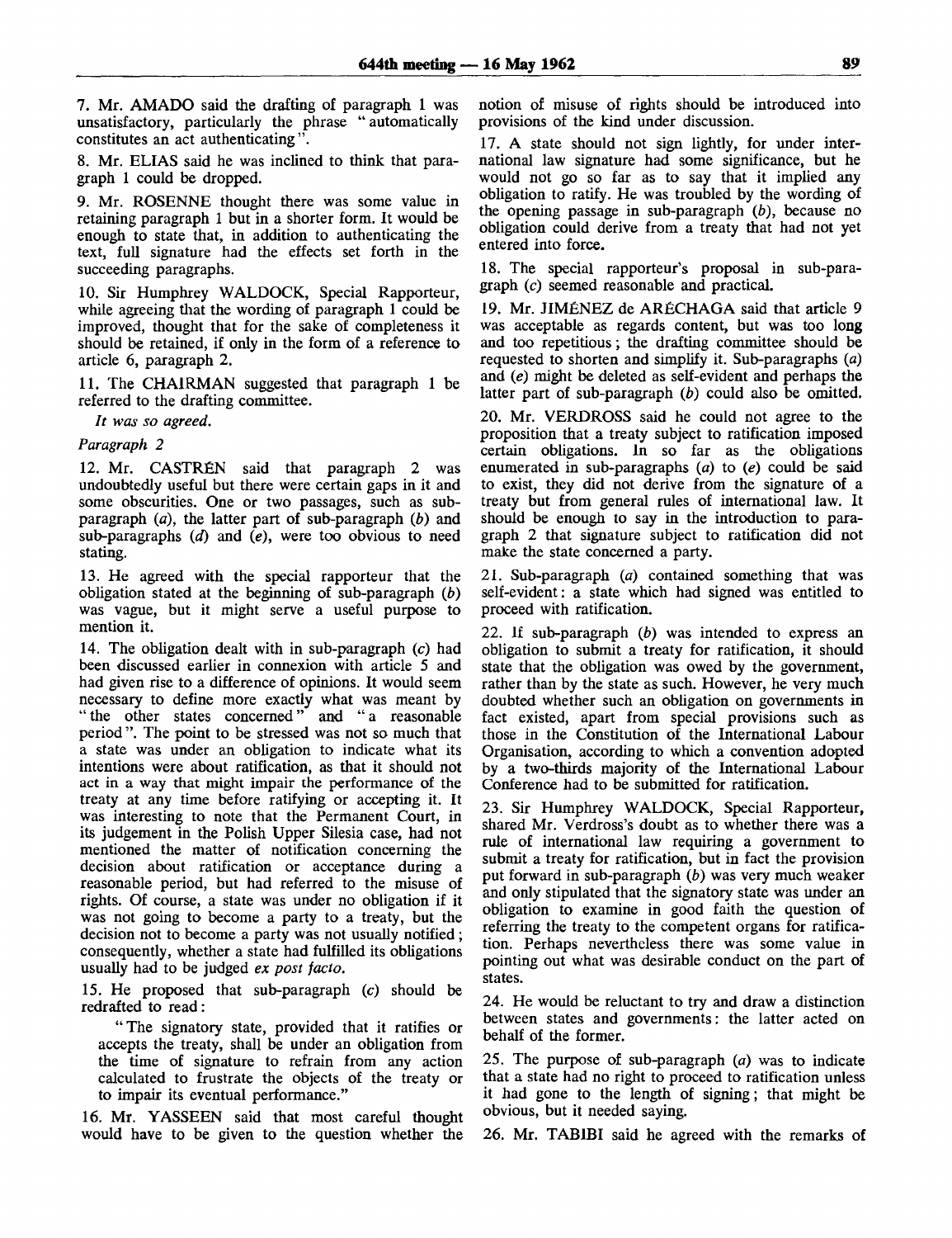Mr. Verdross concerning paragraph 2; the phrase " whether actual or presumptive " might cast doubt on the subsequent sub-paragraphs. A provision stating that full signature would not constitute the state concerned a party would suffice, for the rest of the paragraph explained what effect signature had on the rights and obligations of signatories.

27. The meaning of the article would become clearer if paragraphs 1 and 3 were combined in a single clause describing the legal effect of full signature.

28. With regard to sub-paragraph (c), he said that signature should be regarded as having been done in good faith until the terms of the treaty were violated, which was the only way of determining whether the state had acted in good faith or not. There was, however, a danger in such a proviso, for it might be used by other states as a pretext for evading their obligations on the ground that other parties had not acted in good faith.

29. Mr. LACHS pointed out that, although signature did not mean that the state concerned had become a party, it nevertheless gave rise to certain rights and duties. The first was a perfect right to ratify, but the duty to comply with the provisions of the treaty was imperfect and passive, in fact it was a negative duty to refrain from certain acts. The Commission should consider whether it was desirable to encourage states to include in a treaty provisions relating to its substantive effects pending its entry into force; an example of such • a provision was article 38 of the General Act of the Congo Conference of Berlin of 1885.<sup>2</sup>

30. The right expressed in sub-paragraph *(d),* if it existed at all, was certainly an imperfect right. If a state wished to become a party to a treaty it would presumably comply with its provisions, but he seriously questioned whether other signatories could insist upon its compliance. He was inclined to think that the subparagraph should be deleted.

31. Mr. de LUNA, commenting on the first part of sub-paragraph *(b),* said that it was unlikely that states would ever relinquish their power to keep matters of foreign policy outside parliamentary control in the sense of the distinction between the federative power and the legislative established by John Locke in his " Treatise of Civil Government".

32. He could not agree with Mr. Yasseen that an obligation could not be created by a treaty not yet in force. Although the legal significance of signature had gradually diminished, nevertheless, quite apart from the fact that it authenticated the text of the treaty, it gave rise to a precontract in regard to "service of the convention" which must be respected, as well as to an obligation in good faith to refrain from any act calculated to frustrate the purposes of the treaty before its entry into force, and to certain special obligations, as in the case of the 1LO conventions.

33. Sub-paragraph *id)* rightly emphasized that, although states were not obliged to ratify, if they did so they had to comply with the provisions of the treaty in that respect and could contest the action of a party which failed to comply.

34. Mr. AMADO said that, as was clearly indicated in article 8 of the Harvard draft, the right of a signatory to refuse to ratify a treaty was incontestable. Refusal could also be an act of the executive on parliamentary authority, which Mr. Scelle had described as discretionary power; other authors had similarly questioned the existence of an international obligation to submit a treaty for ratification.

35. The case was of course different if the treaty itself contained provisions expressly obliging the parties to submit it to ratification by the competent organs.

36. Pallieri, in his *Formation des traites dans la pratique Internationale<sup>3</sup>* had described treaties as an expression of the concordant will of the contracting parties, even when subject to confirmation, and had added that, pending their expected ratification, states should not do anything that might make the execution of the treaty impossible or difficult. That notion had received practical expression in article 38 of the General Act of the Congo Conference of Berlin of 1885, to which Mr. Lachs has already referred, and more recently in article 24 of the Convention for European Economic Co-operation of 1948.<sup>4</sup>

37. The language of paragraph 2, particularly subparagraphs  $(a)$  and  $(c)$ , was not appropriate in a legal instrument.

38. Mr. TSURUOKA said he agreed with those members who had expressed doubts regarding the usefulness of the first part of sub-paragraph *(b).* The obligation therein specified seemed to be partly moral and partly legal in character; while a reference to such an obligation might be appropriate in a code, it was not suited to a draft convention.

39. As to the second part of sub-paragraph *(b),* two situations were possible. The obligation therein set forth might result from an existing treaty, such as the Constitution of the ILO, or it might not; in regard to the latter case, it would be necessary to clarify the points mentioned by Mr. Yasseen.

40. The obligation set out in sub-paragraph (c) was similar to that specified in article 5, paragraph 3. The Commission might discuss the relative importance of the two types of obligation, during the period of negotiation and during the interval between signature and ratification, and then, when views had crystallized, draft a suitable commentary illustrated by examples.

41. He suggested that the somewhat unsatisfactory text of sub-paragraph *(d)* should be redrafted to read:

"The signatory state shall be under a duty to observe the provisions of the treaty regarding

<sup>2</sup> F. de Martens, *Traite de droit international,* Paris, 1887, Vol. Ill, p. 443.

<sup>3</sup>  *Recueil des cours 1949,* Academie de droit international de la Haye, Paris, Vol. I, p. 469.

*<sup>\*</sup> Treaty Series No. 59* (1949), H.M.S.O., London, p. 18.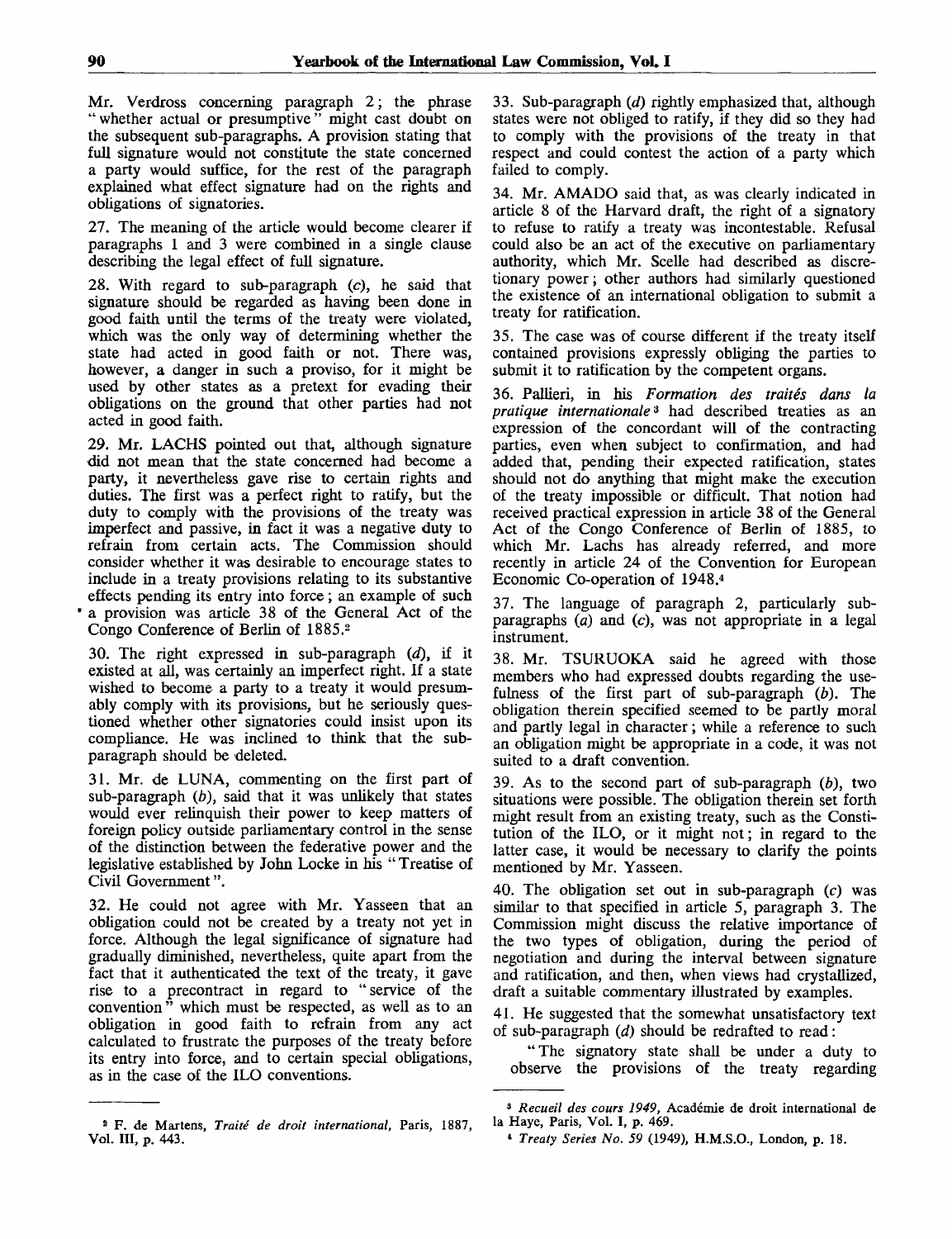signature, ratification, acceptance, accession, reservations, deposit of instruments and any other such matters."

42. He would illustrate his understanding of the purpose of sub-paragraph *(d)* by taking reservations as an example. Sub-paragraph *(d)* was not intended to give every signatory state the right to object to specific reservations by another signatory state; at most, the first state could demand the observance of the procedure specified in the treaty for the making of reservations. In the special rapporteur's text, that intention did not appear clearly.

43. Mr. ELIAS, expressing support for the three main ideas contained in paragraph 2, suggested that those ideas could be set out more concisely if, first, the opening clause and sub-paraeraphs *(a)* and *(b)* were combined to read something like:

" *(a)* Where either the treaty or the signature to it is subject to ratification or acceptance, a signatory state shall be entitled to submit it to its competent organs for ratification or acceptance in accordance with the treaty itself or with the constitution of an international organization within which the treaty was adopted."

44. Secondly, sub-paragraph *(c)* raised the difficulty of stating a negative obligation for the period when the decision to ratify had not yet been notified. He suggested that it be redrafted to read:

" *(b)* Before the expiration of the period stipulated in the treaty for ratification or acceptance, or, if no period is stipulated, within a reasonable period, the signatories shall refrain from any action calculated to frustrate the objects of the treaty."

45. Thirdly, he suggested that sub-paragraphs *(d)* and *(e)* be merged in a single provision to read:

" $(c)$  A signatory state shall have the right, as regards the other signatory states, to insist on the observance of the provisions of the treaty or of the present articles regulating signature, ratification, acceptance, accession, reservations, deposit of instruments and any other such matters.'

46. He submitted his redraft for the consideration of the drafting committee.

47. Mr. ROSENNE said he found himself in general agreement with the ideas contained in paragraph 2, subject to the following observations.

48. First, he suggested the deletion of all the references to " acceptance ". That term, as defined in article 1 *(k),* covered both the classical method of concluding treaties by means of signature followed by ratification and the modern method of acceptance, or accession, not preceded by signature. It was better for the Commission, in article 9, to confine itself to the classical process of concluding treaties by signature followed by ratification.

49. Secondly, he suggested the deletion of the words "whether actual or presumptive" in the fourth line of the introductory portion. The term " presumptive party " was defined in article  $1(c)$  as a state which had qualified

itself to become a party to a treaty, but he thought it should mean a state which was qualified to become a party to a treaty. The basic question was that of the provisional status conferred upon a state by signature subject to ratification, a question dealt with by the International Court in its reply to Question **III** in its Advisory Opinion on Reservations to the Genocide Convention.<sup>5</sup> to which reference was made by the special rapporteur in the appendix to his report. From the treatment of reservations by the International Court and by the General Assembly, he concluded that even in a treaty subject to ratification, a distinction should be made between the final clauses and the other provisions of the treaty. In practice, the final clauses entered into force, at least in an inchoate or imperfect manner, as soon as the treaty was authenticated.

50. Thirdly, in view of the contents of article 10, which covered not only treaties specifically subject to ratification, but also treaties which had been signed by a party subiect to ratification, the words " or where the signature itself has been given subject to subsequent ratification or acceptance" were unnecessary in the introductory portion and he suggested their deletion.

51. Fourthly, he agreed with the explanation given by the special rapporteur regarding the intention of the provision contained in sub-paragraph *(b)* and hoped that the idea of that provision would be retained.

52. Fifthly, he also agreed with the idea contained in sub-paragraph (c), but thought that its provisions, by enunciating merely a negative duty, might not fully cover the legal situation. In the case concerning the Arbitral Award of 23 December, 1906,<sup>6</sup> between Honduras and Nicaragua, the parties had, before a treaty had entered into force, proceeded with the organization of a Mixed Boundary Commission. The International Court of Justice had drawn certain legal conclusions from that action, in the context of the facts of the case as a whole. Tn the light of that example, it was doubtful whether the negative form of sub-paragraph *(c)* was sufficient. The possibility should not be excluded of some positive conclusion being derived from action taken by the parties in implementation of the substantive provisions of a treaty which had not yet entered into force. He emphasized that he was referring to the substantive and not to the procedural provisions of a treaty.

53. Also with regard to sub-paragraph (c), he could not accept the new formulation proposed by Mr. Castrén. It was difficult to see how an obligation could arise from the time of the signature of a treaty, when the existence of that obligation was stated to be dependent upon an uncertain future event, namely, the subsequent ratification or acceptance of the treaty.

54. Lastly, he interpreted sub-paragraphs *(d)* and *(e)* as applying in effect to the final clauses of the treaty, and on that assumption could see little reason for those provisions.

<sup>«</sup> *l.CJ. Reports,* 1951, p. 15.

<sup>6</sup>  *l.CJ. Reports,* 1960, p. 192.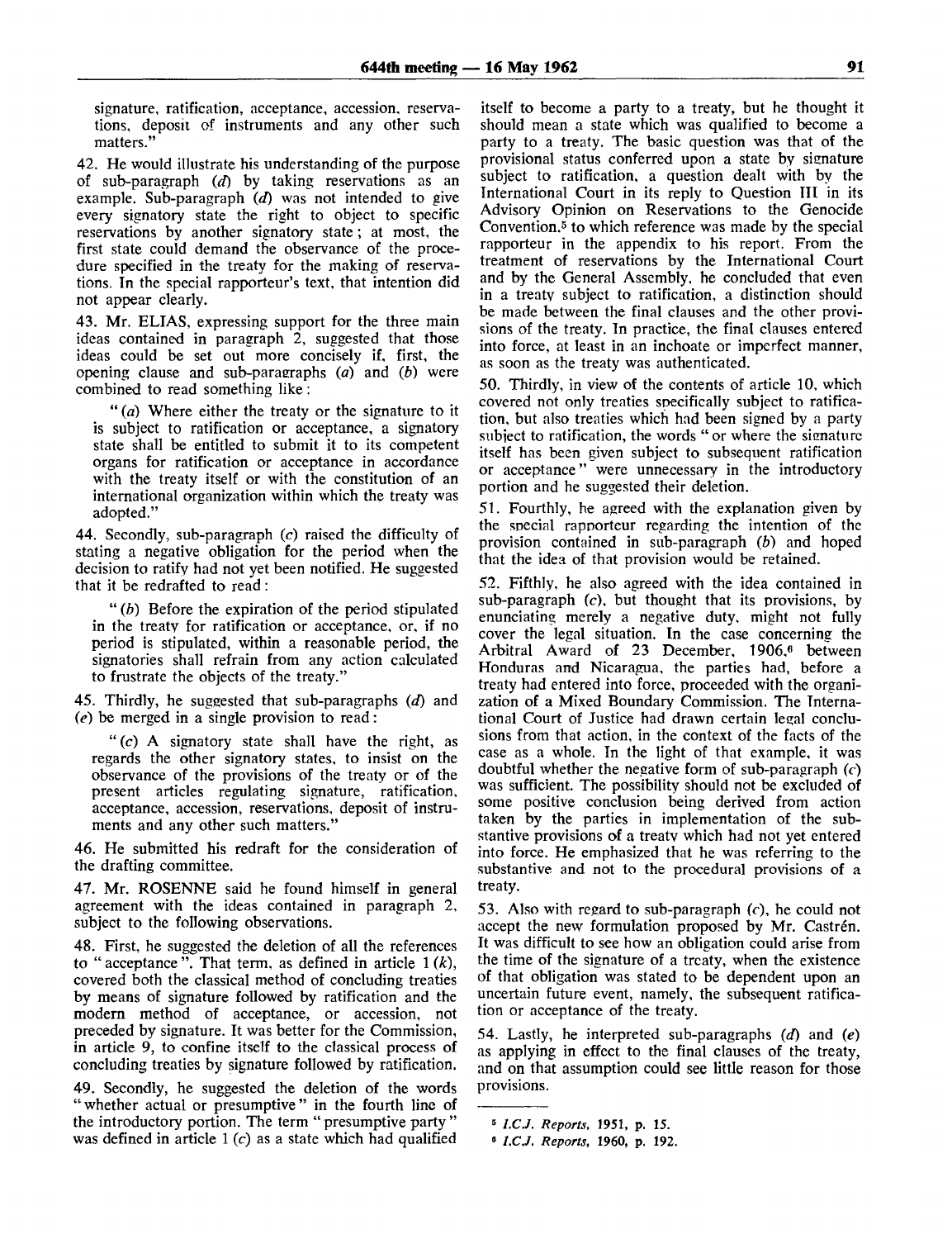55. Mr. AGO said he noted that most of the remarks made during the discussion related to questions of form which could be dealt with by the drafting committee.

56. With regard to substance, he was in broad agreement with the special rapporteur's proposals. However, it was advisable to simplify the text by eliminating certain superfluous provisions which were a survival from previous drafts. The presence of those provisions in the earlier drafts had been understandable because those drafts had been intended to serve as a basis for a code. Now that the Commission was drafting a convention, the questions covered by those provisions could safely be covered in the commentary.

57. In the introductory portion, the words " or where the signature itself has been given subject to subsequent ratification or acceptance" could be deleted. The purpose of that passage appeared to be already covered by the preceding words " subject to ratification or acceptance ".

58. With regard to the essential problem of paragraph 2, which was the enumeration of the effects of signature, the special rapporteur's explanation of the purpose of sub-paragraph *(a)* was that it was to provide that signature was necessary to enable a state to proceed to the next stage and ratify the treaty. In that case the drafting committee would have to improve the wording so as to reflect that idea more adequately. As it stood, the provision seemed to suggest that the effect of signature was to grant to the signatory state a kind of right at international law to ratify the treaty.

59. Sub-paragraph *(b)* contained two different statements. The first related to the obligation to examine in good faith the question of ratification. That statement was vague; it was difficult to see what that obligation implied when a treaty had only been signed and the ratification still remained open; he therefore suggested that the first portion of sub-paragraph *(b)* should be deleted.

60. Sub-paragraph *(b)* contained, however, a second idea which it might be essential to retain in the text itself and not merely in a commentary. That idea related to a specific legal obligation which existed within the framework of certain organizations. In those organizations, states members had sometimes the obligation not only to submit the treaty to their competent organs for ratification, but also to report to the organization on the progress made, and, in the case of refusal by the competent organs to authorize ratification, to inform the organization of the reasons for that refusal. The drafting committee should examine the constitutions of those organizations and prepare a text broad enough to cover not only the provisions of those constitutions, but possible future developments in the same field.

61. The idea expressed in sub-paragraph  $(c)$ , relating to the duties of a signatory state during the period between signature and ratification, was very similar to that in article 5, paragraph 3, which concerned the period of negotiation. He could accept the formulation proposed by the special rapporteur, but not that proposed by Mr. Castrén, which suggested that the

obligation would operate only retrospectively, in other words, where signature was followed by ratification.

62. He suggested that the drafting committee should consider whether two separate sets of provisions were necessary; it might be advisable to combine in a single clause the provisions relating to the obligations of states throughout the period from negotiation to ratification.

63. With regard to sub-paragraph *(d),* he noted that the special rapporteur himself did not object to amending or deleting the reference to the right " to insist upon the observance " of certain provisions. It was necessary to state in clearer language whether a right existed or not; if it was not intended to set forth an actual right at law, the matter should be relegated to the commentary.

64. Sub-paragraph *(e)* raised, among others, an important question relating to a modern practice of democratic states, which were often faced with the problem that the terms of a treaty needed to be carried out urgently, whereas it was known that it would take a long time to obtain the necessary authority of Parliament for ratification. The practice had, therefore, developed of including sometimes in that type of treaty a clause to the effect that the treaty was subject to ratification in accordance with the constitutional provisions of the parties thereto, but that its terms entered into force, in whole or in part, at the time of signature. The drafting committee should adjust the wording to sub-paragraph *(e)* so as to cover that practice.

65. Mr. YASSEEN, replying to Mr. de Luna, said that he had not denied that signature could produce legal effects in international law; he had only referred to the source of the obligation which might arise in such circumstances. He did not think that such an obligation could be derived from the treaty itself, where the treaty was subject to ratification. Such a treaty could not have any binding force before ratification because it did not enter into force until it was ratified.

66. By way of analogy, he quoted the example of donations or gifts, which under the law of France and a number of other countries had to be made by notarial deed. The courts had further ruled that, in order to be valid, the promise of a gift must also be made in notarial form.

67. Mr. VERDROSS said he questioned the validity of the idea expressed in the first part of sub-paragraph *(b),* since a government, after new elections or any other change in government, could hardly be expected to assume any obligation with regard to a treaty signed by a previous government, but not ratified. That part of the sub-paragraph should therefore be deleted.

68. A most important principle was embodied in the second part of sub-paragraph *(b)* regarding the obligations deriving from the constitution of an international organization. It was clear that member states should respect the obligations arising out of the constitution of the organization. The obligations did not derive from the treaty itself, whether ratified or not, but from the constitution of the international organization in which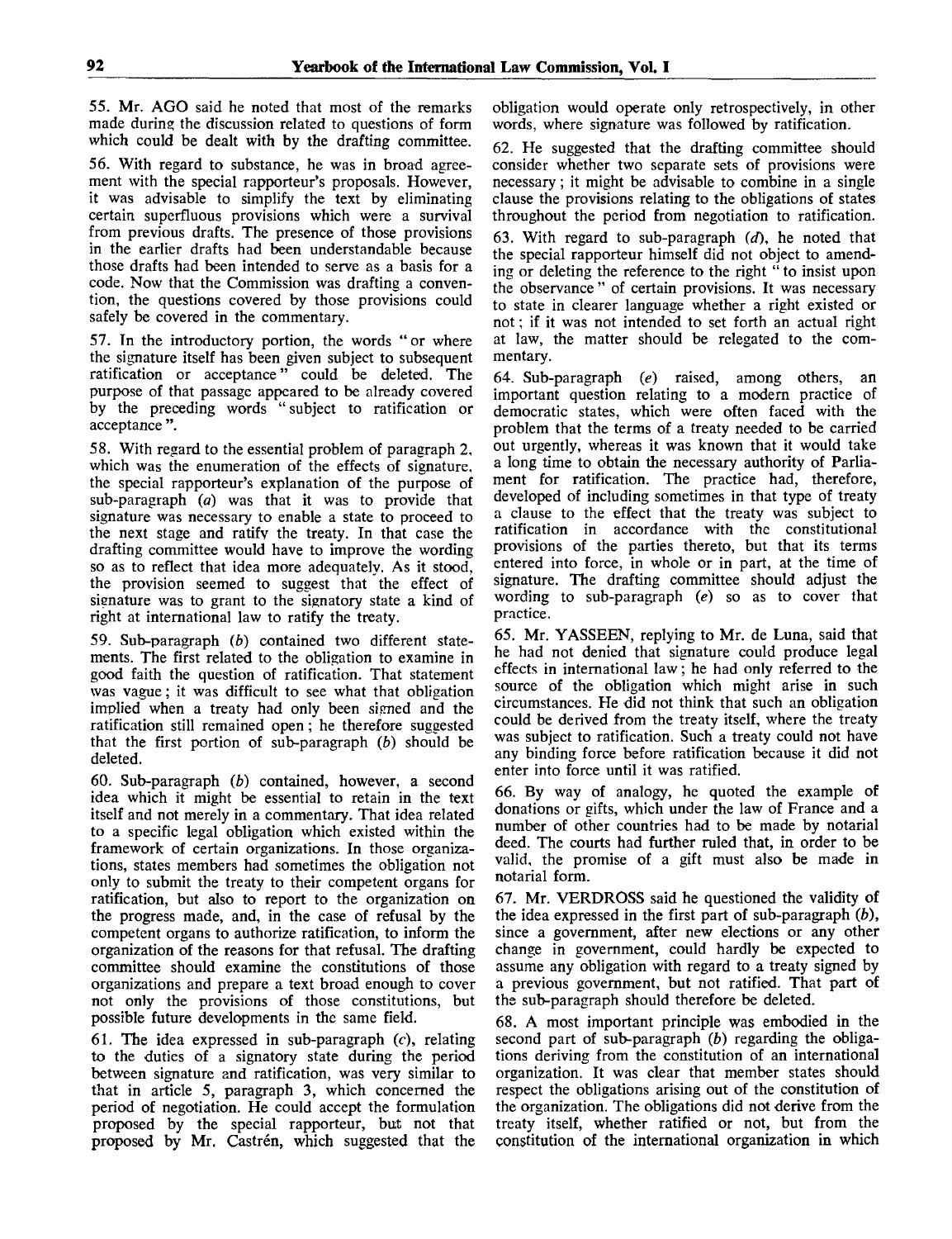it was concluded. It would therefore be wiser to delete from the introductory portion of the paragraph the phrase "with the following effects", and to specify in paragraph 3 what obligations flowed from general international law, because all the obligations set out in paragraph 2 flowed not from the treaty but from general principles of international law or from the constitution of the international organization concerned.

69. With regard to sub-paragraph *(e),* undoubtedly there were treaties which entered into force immediately on signature, but that case should be dealt with under article 10. Naturally, if the signatories had full powers to conclude a treaty definitively, the treaty would enter into force immediately, but if a treaty was signed subject to ratification and not ratified, no obligation would arise. That would not, of course, preclude the practice mentioned by Mr. Bartos at the previous meeting, whereby a treaty, once signed, might be put into effect if given practical application even before ratification; it would then be ratified *de facto.* Subparagraph *(e)* should preferably be deleted.

70. Mr. BARTOS said that the debate on article 9 showed that many matters in the draft had either not been cleared up or were controversial in the theory of international law, though found in practice. The basic idea had been clearly explained by Mr. Verdross. Two subjects appeared to have become confused: the effect of a treaty signed but not yet ratified and the legal fact that a treaty had been signed. It was not the negotiations that counted, but the fact of signature or the constitution of international organizations or conferences which conferred certain legal effects on signature. The Commission had perhaps been wrong in dealing with the two concepts together and in drawing similar inferences. It would be the duty of the special rapporteur and the drafting committee to keep the two ideas apart.

71. Objection had already been raised to certain expressions in the introductory portion of the paragraph, particularly to the word "presumptive". It was a practical question. The draft did not refer to a treaty which had presumptively come into effect, but to the parties which might eventually be the parties bound by the treaty — in other words, the potential parties.

72. Another point was that raised by Mr. Rosenne. In the modern practice followed by governments and the United Nations Secretariat with regard to the right to sign, acceptance raised a difficult problem. A case had occurred where the full powers of the Yugoslav permanent representative had had to be changed because he had been authorized to sign and accept, whereas, in the view of the Secretariat, he was required merely to accept. A strict distinction should therefore be drawn between signature and acceptance. In United Nations practice, an agent could sign only if his country had participated *ab initio* and, once a certain period had elapsed, only if the treaty was still open for signature, whereas in practice acceptance was an act not much different in form from accession, though the two institutions might differ in substance. The Commission should decide whether to use the term " acceptance " or not. He did not oppose it, for he regarded acceptance as equivalent in its effects to ratification; but from the point of view of technical terminology they were two different things.

73. With regard to sub-paragraph *(b),* he said that the special rapporteur's idea was sound. The practice of the International Labour Organisation had been cited, and Mr. Ago had shown that it involved not only the duty to submit the question of ratification for consideration by the competent organ of the signatory state, but also the duty of the government — government delegates participated as a separate group in the work of the ILO Assembly — to report on the decision of that competent organ and to explain the reasons if the organ refused to accept a recommendation or to ratify a convention adopted by the International Labour Conference.

74. The practice was even clearer in the World Health Organization. Any member state which refused to ratify a convention adopted by the World Health Assembly had to give the reason for its refusal. If the World Health Assembly accepted that reason, the matter rested there ; if it did not do so, the state was given time until the next Assembly, and, if by then it still refused to ratify, the Assembly decided whether that state should be permitted to remain a member of the Organization or not. That was an entirely new practice, which pertained rather to international legislation than to contractual law. In any case, it was not provided for in the traditional law of treaties, and should be stated separately for its future implications.

75. He had been and remained in agreement with the idea contained in sub-paragraph *(c),* but the formulation was as repugnant to him as that of article 5, paragraph 3. There might be some question, as Mr. Ago had pointed out, whether the Commission should retain the duplication or combine the two statements in a single article, but the idea should be preserved.

76. It was to be presumed that the notification mentioned in sub-paragraph (c) meant notification of a decision to refrain from ratifying. If the decision was a positive one, the obligation would be that much stronger. Even though a state might eventually refuse to ratify, it had the moral obligation during the provisional stage to refrain from any action calculated to frustrate the objects of the treaty, because it was hoped that the state in question would become a party to the treaty.

77. Another question was raised by the phrase " during a reasonable period", in the same sub-paragraph. The special rapporteur, in paragraph 6 of his commentary, said he hesitated to suggest a specific period of years. The question of the length of the period was therefore not a question of law, but of fact. In international law many such questions had never been settled, a circumstance which made the Commission's task even harder and gave rise to uncertainties in practice.

78. He could not support the amendments proposed by Mr. Castrén and Mr. Elias. He agreed with previous speakers that Mr. Castrén's amendment woud be retrospective. It could hardly be enforced; if a government which had signed a treaty was overthrown and succeeded by another government with a completely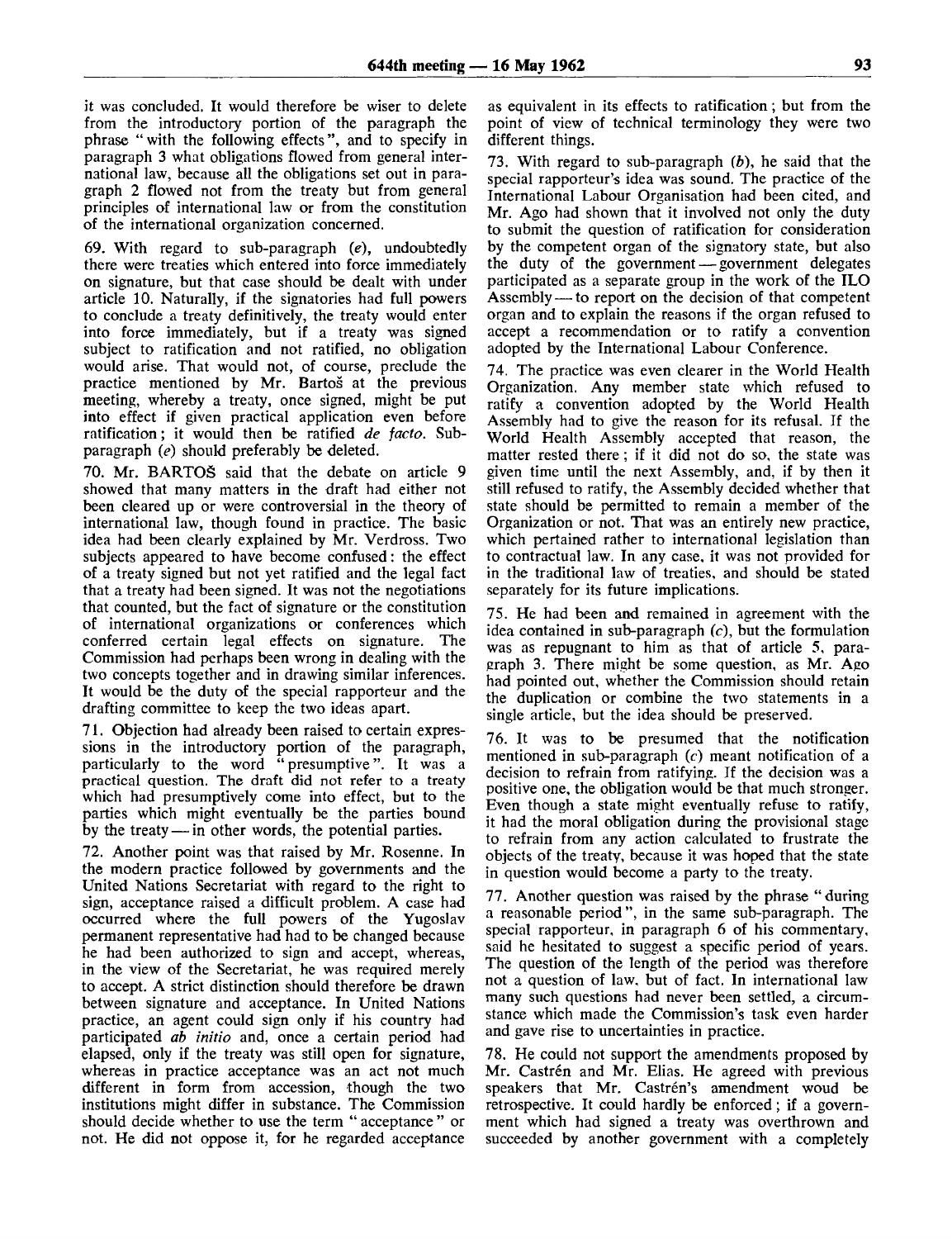different policy, the new government could hardly be bound by the signature of its predecessor. The new government might have an obligation of good faith to refrain from any action calculated to frustrate the objects of the treaty, but that obligation would not derive from the treaty itself, for in effect the treaty did not exist for the new government. The obligation derived really from general international law, which gave a certain legal effect to the act of signature considered as a legal fact, and to that extent would remain entirely valid, even if the new government refused to ratify the treaty. Indeed, a breach of that obligation might even attract sanctions if such could be imposed under the terms of the treaty. On the other hand, ratification in that case would not have retrospective effect, since the duty to refrain from frustrating the objects of the treaty continued to exist even in the interval.

79. The right referred to in sub-paragraph *(d)* was somewhat dubious. It might be tantamount to the protection of a legitimate position. He did not agree with the opinion of Mr. Lachs concerning that provision. The fact that a state had signed a treaty placed it in a position where the commission of certain acts in law by the other signatories might influence the validity of the treaty and affect the legal relations among the signatories. It was therefore authorized to defend itself against any abuse or any act by the other signatories liable to produce drawbacks or to aggravate its position as a potential signatory.

80. With regard to the right of a signatory state to insist on the observance by other states of the provisions of the treaty concerning reservations, he said the question was not so much whether the reservations had been made in the prescribed form as whether they existed at all within the meaning of the relevant provisions of the treaty. That was a substantive rather than a procedural question, but it was settled by a later provision, as would be seen from articles 17 to 19.

81. With regard to sub-paragraph *(e),* Mr. Verdross had rightly stated that the "other rights" were those specifically conferred by the treaty itself, or rather by the rules of international law concerning the consequences of the legal fact of signature of a treaty. That was the view that he (Mr. Bartos) had maintained from the outset.

82. Mr. BRIGGS said that it was difficult to discuss article 9 paragraph by paragraph since the whole structure of the article needed revision. It had a certain architectural unity, but should preferably begin with paragraph 3, which dealt with the most important principle.

83. Paragraph 1 was unnecessary, for its substance was covered elsewhere.

84. With regard to sub-paragraph  $2(a)$ , it had been said that the signatory state had undoubtedly the right to proceed to ratification, but that no corresponding obligation to ratify was stated. However, the corresponding obligation was that other states would have to permit the signatory state to ratify; he did not know of

any case in which a signatory state had been denied that right.

85. Two different ideas had been combined in subparagraph 2 *(b).* The first was too broad and too vague and the second did not properly belong in the article, as it dealt with the constitution of international organizations such as the International Labour Organisation. It might be preferable to delete that sub-paragraph.

86. Mr. Ago had noted that an idea comparable to that stated in sub-paragraph  $2(c)$  had already been stated in article 5, paragraph 3, and it was again stated in article 9, paragraph 3 *(b)* (i). The idea might be placed in a separate article dealing with the obligation to refrain from any action calculated to frustrate the objects of the treaty from the date of signature, but in article 5, paragraph 3, the implication was that the obligation might arise even before signature.

87. With regard to sub-paragraph *2(d),* he noted that certain provisions of certain treaties might enter into force on signature. An example was the treaty between the United States and the Philippines, signed on 4 July 1946, subject to ratification. The treaty as a whole had come into force in October 1946, but article 1, recognizing the independence of the Philippines, had been given application by Presidential Proclamation on 4 July 1946, and articles 2 and 3, providing that the United States would temporarily represent the Philippines diplomatically and would train Philippine diplomats, had entered into force on the date of signature by an express provision of the treaty. That example might be used by the Commission to explain that certain provisions of a treaty might come into force at the time of signature even though the remainder of the treaty was subject to ratification.

88. The problem arose when the treaty itself did not so specify, and that raised the question whether the Commission wished to establish obligations which would be binding upon signature, but prior to ratification, as was suggested in sub-paragraph *2(d).* His suggestion, however, went beyond what had been set down by the special rapporteur. He raised the question whether it might not be desirable to revert to sub-paragraph  $2(c)$ and write in a provision to the effect that, pending the entry into force of a treaty, the obligation not to frustrate the objects of the treaty would be not merely one of good faith but one which derived from a rule of general international law.

89. Mr. LIANG, Secretary to the Commission, said that, in his opinion, paragraph *2(b)* did not belong in draft article 9. The conventions of the International Labour Organisation, which had been given as an example, did not involve signature; they were adopted and authenticated under article 19 of the ILO Constitution and communicated to governments for ratification. Such treaties should therefore have been dealt with under article 10.

90. That raised a wider issue, which concerned, as Mr. Bartos had cogently argued, the effort to improve international legislative technique in connexion with multilateral treaties. In 1947 the United Nations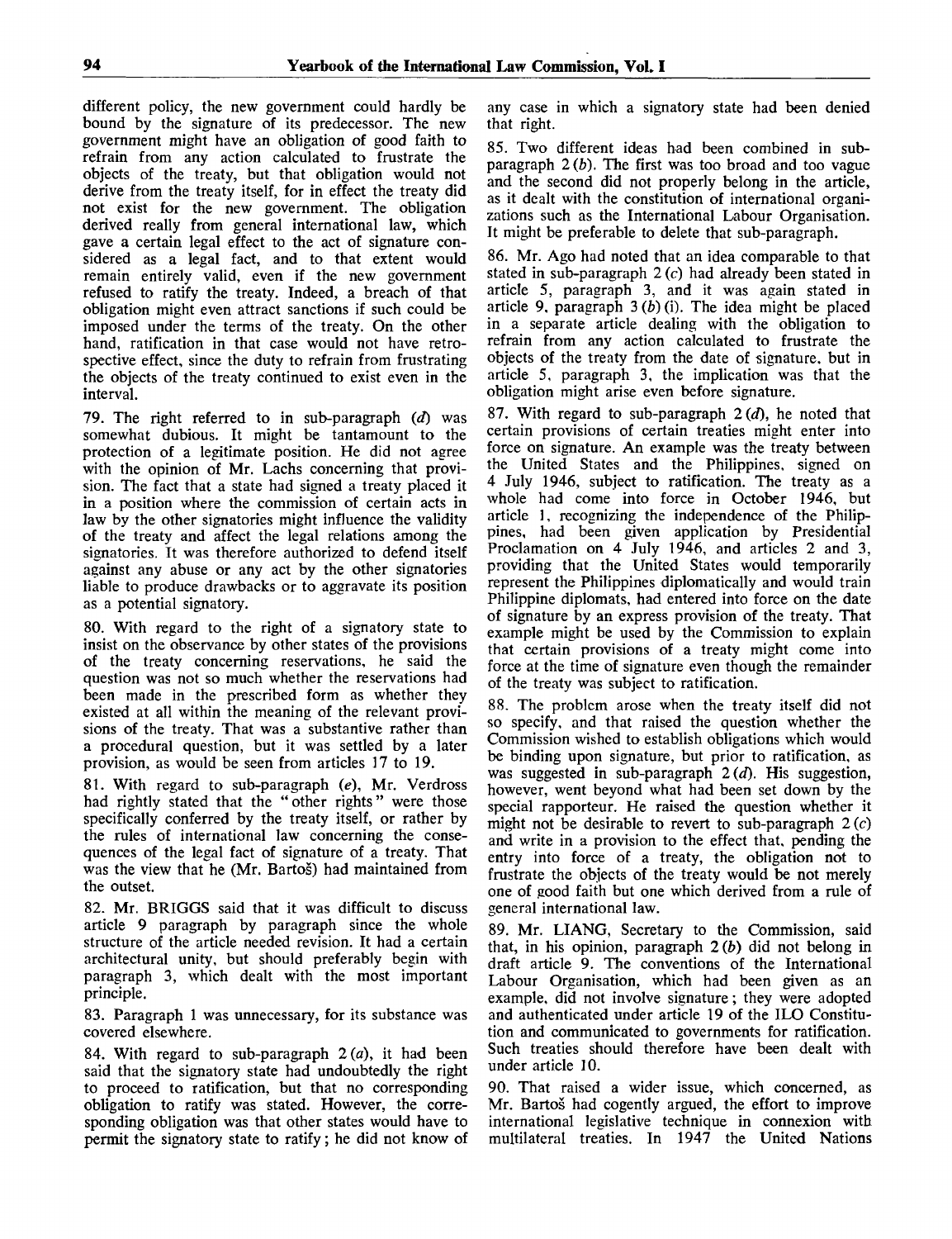General Assembly had appointed a Committee on the Development and Codification of International Law to study methods of encouraging the progressive development of international law and its eventual codification, and the Secretariat had undertaken to present certain suggestions for the encouragement of ratifications and accessions.<sup>7</sup> It had been felt at the time that many multilateral treaties signed by States were not being implemented by the States concerned, and especially in scientific circles it had been thought that certain measures might be devised to give an impetus to the process of ratification and accession. The Secretariat had therefore suggested that the Committee might consider continuing the practice of the League of Nations of publishing periodically information on the progress of ratifications of, and accessions to, conventions completed under the auspices of the League of Nations and procedures which the Secretary-General of the United Nations might take in order to encourage ratifications and accessions on the part of the States concerned. The Secretariat had had in mind especially the experience of the ILO, whose Member States were under an obligation to submit conventions and recommendations to their competent organs for ratification, and if no ratification ensued, to report the reasons for the delay. Some other specialized agencies had similar procedures. It was mainly a follow-up technique. In the state of international society in 1947, however, governments had not been ready to accept that novel technique and the Secretariat's suggestions had not met with an enthusiastic response. The Commission might wish to consider whether it was desirable to generalize the practice of the ILO.

91. If the second part of sub-paragraph 2 *(b)* were retained, it should be placed in article 10, but it would be quite unnecessary to retain the first part of the subparagraph. When a state had signed a treaty, it would normally proceed to ratification if impelled by national interest, or if it wished to promote an international interest by becoming a party thereto. Doubts had been expressed as to whether it was appropriate for an international organization to follow the practice of the League of Nations of publishing a list of states which did not ratify the treaties signed by them.

92. Mr. CASTRÉN said that Mr. Rosenne and other members had criticized his proposal; nevertheless, he thought it presented no great difficulty, for it hinged on the attitude of the state concerned. Under his proposed provision, a state which did not ratify a treaty signed by it would be under no obligation whatsoever, which was surely a reasonable proposition; conversely, under that provision, a state which ratified would not be entitled to take any action calculated to frustrate the objects of the treaty. Consequently a signatory state would have to be careful to refrain from such action before it had decided its eventual attitude. If a change of government occurred, the new government would, of course, be entitled to decide its attitude freely, but the state as

such naturally remained responsible for obligations incurred by the previous government. The advantage of the proposal was that it would avoid all difficulties arising from provisions about ratification and the reasonable period for notification.

93. Mr. ROSENNE replied that Mr. Castrén's idea was perhaps too subtle; his text seemed open to various interpretations.

94. The question raised by Mr. Ago, Mr. Verdross and the Secretary assessing the specialized treaty-making techniques of certain international organizations was extremely complex. It might be preferable to draft a separate article containing a provision somewhat similar to that in article 25 of the 1958 Convention on the Territorial Sea and the Contiguous Zone <sup>8</sup> and article 30 of the Convention on the High Seas,<sup>9</sup> to the effect that the provisions of the Convention should not affect conventions or other international agreements already in force as between states parties to them. At the least, some such statement might be made in the commentary. That would draw attention to the cogent points made by previous speakers.

95. Mr. de LUNA said that he apologized to Mr. Yasseen if he had misunderstood him. He realized, in the light of Mr. Verdross' explanation, that Mr. Yasseen had been correct.

96. Mr. EL-ERIAN said that, like Mr. Briggs, he was not aware of any case in which any state had denied to another state the right to ratify a treaty.

97. The special rapporteur's views concerning the nature of the obligation of a state to proceed with ratification were not so far-reaching as those of Sir Hersch Lauterpacht, quoted in the special rapporteur in his commentary, that signature implied " an obligation to be fulfilled in good faith to submit the instrument to the proper constitutional authorities with a view to ratification or rejection." He was still not sure that such an obligation really existed. Although, as the special rapporteur had argued, imperfect obligations existed in international law, it might not be desirable to mention such obligations in a draft convention. He suggested that sub-paragraph *(b)* might begin: " The signatory state shall examine ...'

98. He could accept the provision in sub-paragraph (c) that a signatory state was under an obligation in good faith to refrain from any action calculated to frustrate the objects of the treaty.

99. The provision in sub-paragraph *(d),* however, was not clear, for it would mean that a treaty would be in a provisional status pending an inquiry into the compatibility of reservations with the terms of the treaty. The problem might be further considered when the Commission came to deal with the articles concerning ratification and reservations.

<sup>7</sup> Supplement to *American Journal of International Law,* Vol. 41, No. 4, October 1947, p. 113.

<sup>8</sup> United Nations Conference on the Law of the Sea, *Official Records,* Vol. II (United Nations publication, Sales No.: 58.V.4, Vol. II), p. 132.

<sup>»</sup> *ibid.,* p. 135.